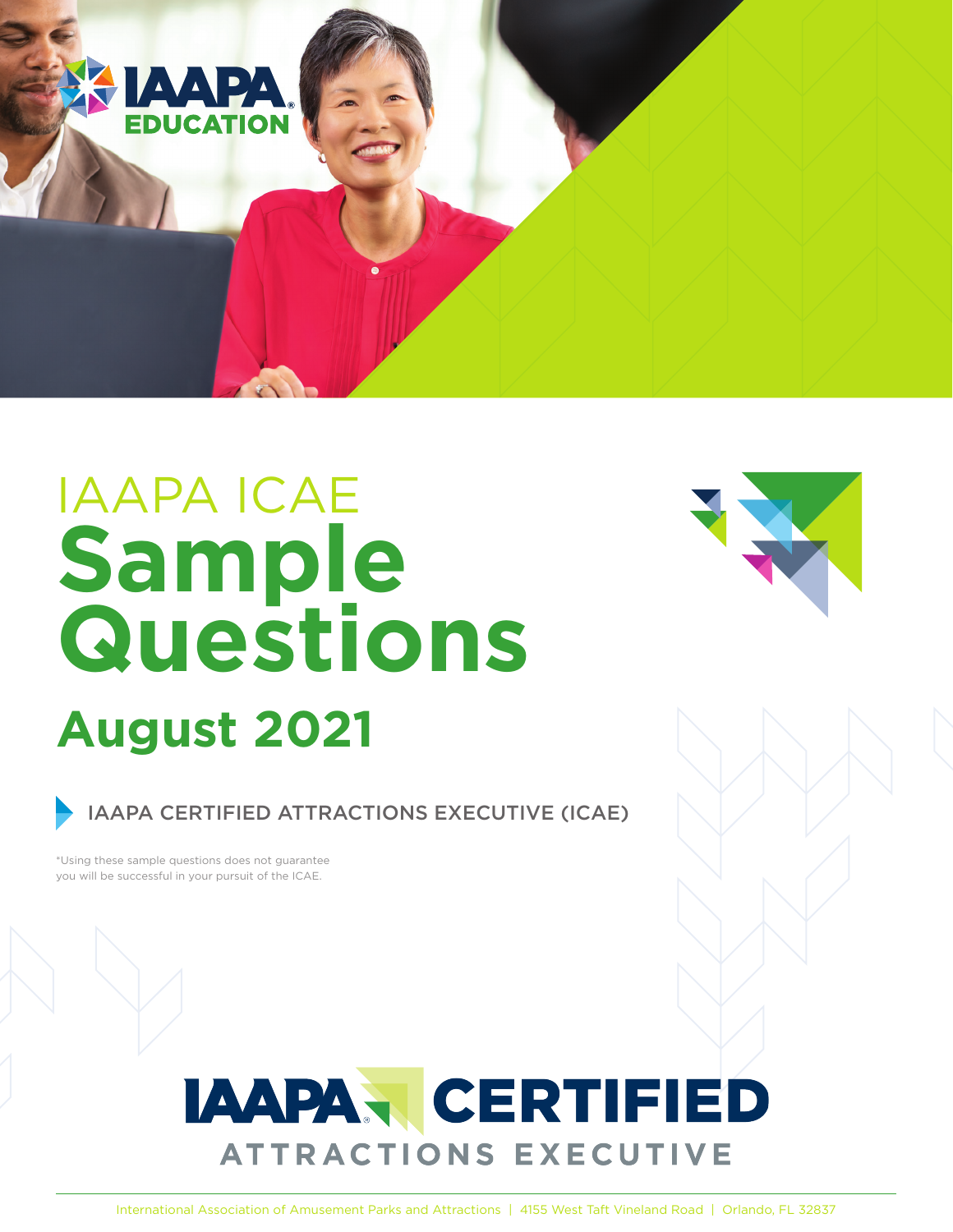#### **Introduction:**

Thank you for your interest in becoming IAAPA certified! Becoming certified is a significant milestone in your attractions career that provides many benefits to you. The allnew, exam-based IAAPA certification program will examine your knowledge across multiple domains. Upon completing the examination, you will enter a community of distinguished professionals. IAAPA Certification is the gold standard for validating your knowledge, skills, and abilities within the attractions industry.

#### **About this Document:**

This document removes the mystery of what kinds of questions you will see on the exam. Exam questions are developed using a robust, scientific methodology comprised of IAAPA subject matter experts, guided by IAAPA's external exam development partner.

This document provides *examples* of the types of questions you may find on the exam across the various domains of the exam. **Using this document does not guarantee that you will be successful in your pursuit of the IAAPA certification.** This document is for illustrative purposes only. It is the candidate's responsibility to ensure they meet the requirements for certification by reviewing the various certification documents located **[HERE](https://www.iaapa.org/education/iaapa-certification)**.

By using this document, you agree to waive any claim against IAAPA if you do not pass a certification exam; and you acknowledge that you understand this information.

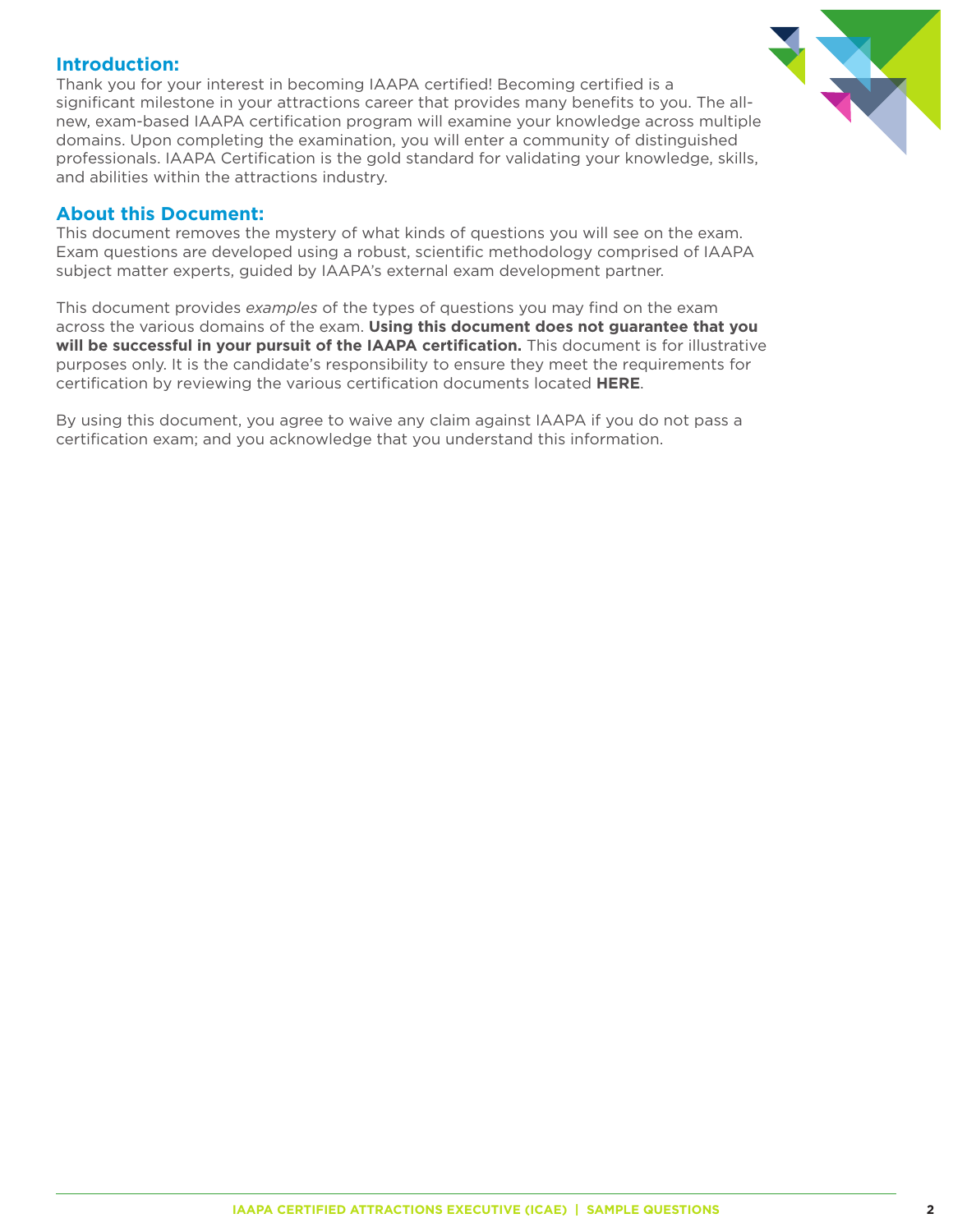Attractions Land is producing and operating a special event for which guests are to purchase separate tickets. The costs to produce and operate are \$500,000. If the ticket prices are \$20 with no additional revenue from the guests, how much attendance is required if the target Return on Investment (ROI) is 60%?

- A. 15,000 guests
- B. 40,000 guests
- C. 45,000 guests
- D. 50,000 guests

Correct Answer - B. 40,000 guests Domain 1: Facility Operations, Entertainment, and Guest Relations - n/a

#### **2.**

Which scenario below describes the appropriate response when communicating in person with an upset guest?

- A. Arrive with assistance from security in the event the situation escalates. Ask the guest to explain in detail the issue. Continually explain the policies in place to the guest as each issue arises so the guest will understand.
- B. By following the S.P.A.C.E. values, speak privately with the guest to keep other guests safe, accept responsibility, and offer a sincere apology to the guest. It is important to clearly communicate with the guest and offer a resolution that reduces lost profit when possible.
- C. Introduce yourself to the guest as the person in charge. Speak with the guest publicly to ensure others nearby can act as a witness. After understanding the issue, explain to the guest you need to investigate and will call them back within 48 hours.
- D. After introducing yourself to the guest, move to a quiet location to speak about the incident in question. After understanding the issue, ask the guest any questions that you have about the issue. Communicate the concerns to the guest and explain what options are available to rectify the situation.

Correct Answer - B. By following the S.P.A.C.E. values, speak privately with the guest to keep other guests safe, accept responsibility, and offer a sincere apology to the guest. It is important to clearly communicate with the guest and offer a resolution that reduces lost profit when possible. Domain 1: Facility Operations, Entertainment, and Guest Relations - 1.6b. Utilize strategic problem-solving to contain aggressive guest behavior and conflict, including methods of communication specific to these issues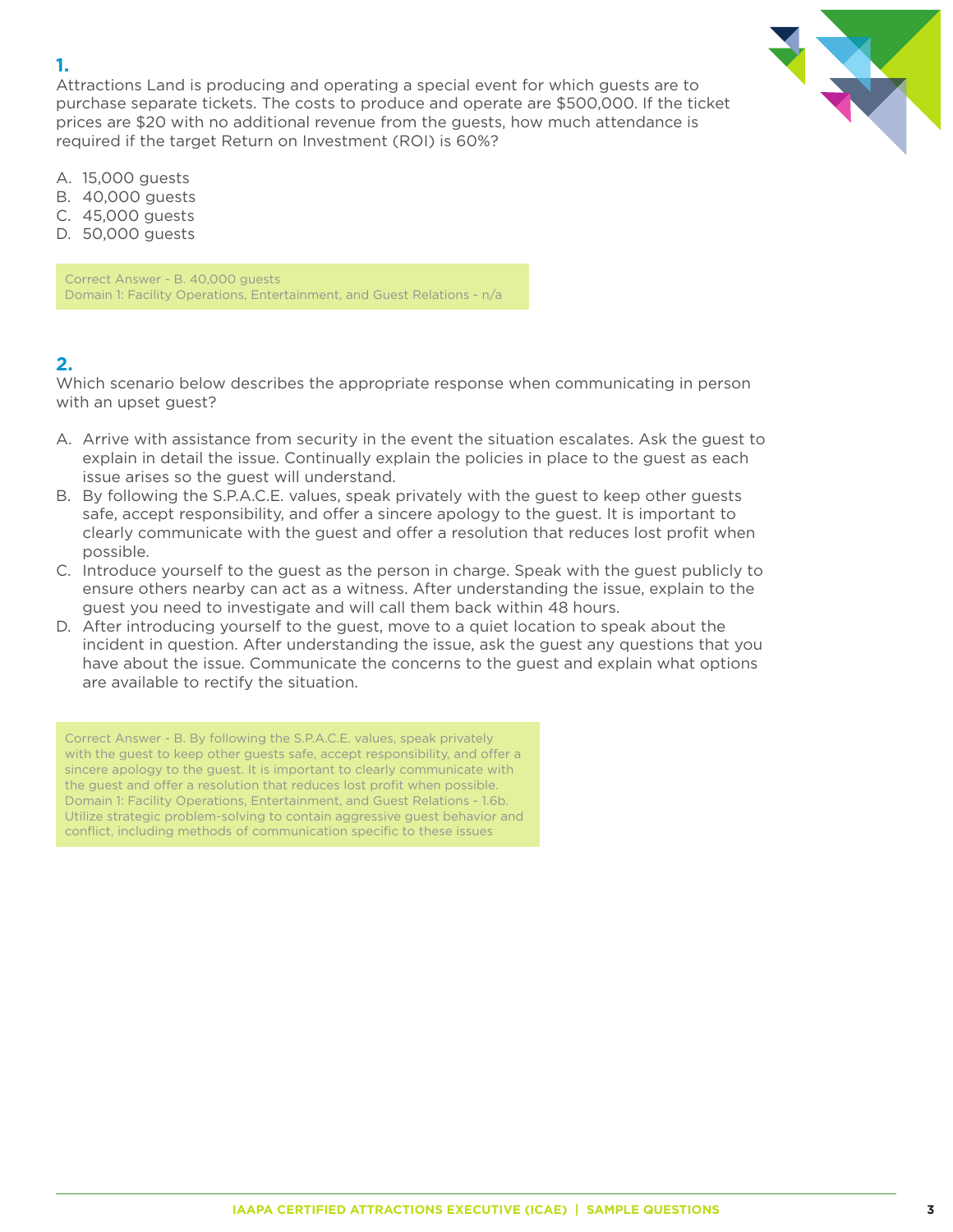Which process would provide the most accurate feedback to ensure service recovery techniques are successful in accomplishing the mission and values for Attractions Land?

- A. Service recovery toolkits include a detailed multi-page report to document the guest issue and guest contact information. If a guest seemed unhappy with the result, it is the discretion on the department manager to contact the guest in a timely manner.
- B. Items in the service recovery toolkits include vouchers that must be redeemed utilizing the parks point of sale system. The voucher identification numbers are documented upon distribution and can be reconciled with the guests during redemption. Staff is alerted to previous shortcomings to ensure the best experience for the guest.
- C. During service recovery efforts, contact information should be obtained from the guest. The Team Member assisting the guest should also document what items were used from the service recovery tool kits. A survey should digitally be sent to the guest within a week of their visit to assess their level of satisfaction with recovery. The guest should be given an option for additional follow-up within 48 hours.
- D. Follow up is not required if the guest accepts an item from the service recovery tool kit.

Correct Answer - C. During service recovery efforts, contact information should be obtained from the guest. The Team Member assisting the guest should also document what items were used from the service recovery tool kits. A survey should digitally be sent to the guest within a week of their visit to assess their level of satisfaction with recovery. The guest should be given an option for additional follow-up within 48 hours. Domain 1: Facility Operations, Entertainment, and Guest Relations - 1.6d. Utilize analytics to determine service recovery success

#### **4.**

While building your Attractions Land annual budgets and reviewing the year's actuals, the retail zone increased revenue year over year but showed a 7% decrease in labor cost. This decrease is far above the recommended 2% expense reduction you had set forth for the organization. What is a potential negative effect of having too low of a labor cost as a percentage of revenue?

- A. Too low of a labor cost could indicate missed sales opportunities that would outweigh the increase in labor.
- B. Your managers will always be overworked if you operate with too low of a labor cost in any department.
- C. Guests will complain that there are not enough staff members available to assist them when they need help.
- D. There is no possible negative effect, therefore you should always be striving to reduce your labor cost.

Correct Answer - A. Too low of a labor cost could indicate missed sales opportunities that would outweigh the increase in labor. Domain 2: Revenue Operations and Financial Management - 2.1c. Project labor costs and needs for the location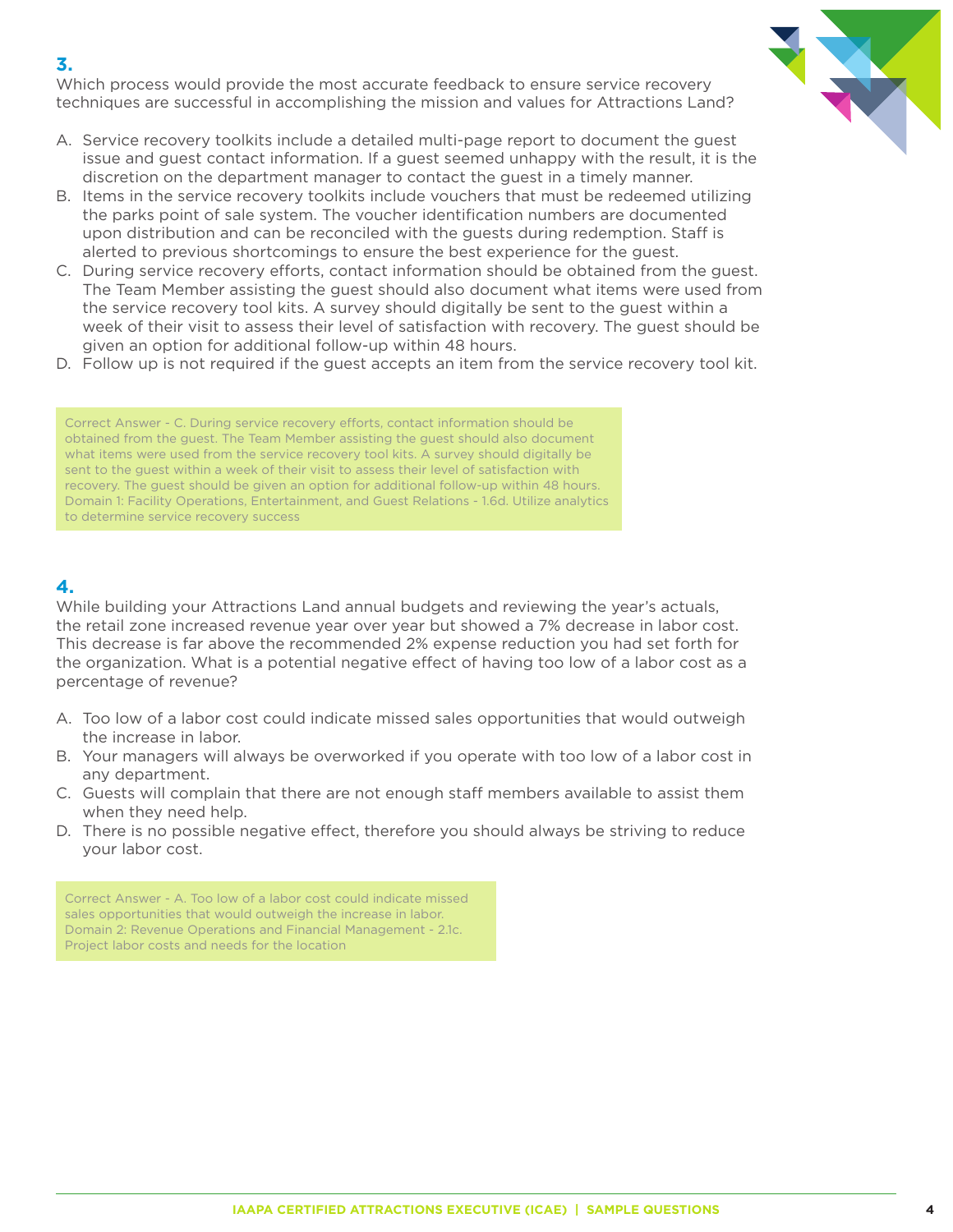Which of the following is NOT an example of a protected class which should be excluded from consideration by the operations team when making hiring decisions for Attractions Land?



- A. Race
- B. Gender
- C. Hair Color
- D. Ethnicity

Correct Answer - C. Hair Color Domain 5: Human Resources and Management - 5.4a. Oversee Equal Employment Opportunity (EEO) compliance

#### **6.**

Which of the following should NOT be an aspect of the constructive performance review process for Attractions Land Team Members?

- A. Feedback at regularly scheduled set intervals
- B. Constructive critique of the team member's performance
- C. Targeted feedback on the areas in which the team member excelled
- D. Specific performance goals for the team member going forward

Correct Answer - C. Targeted feedback on the areas in which the team member excelled Domain 5: Human Resources and Management - 5.5b. Conduct performance reviews

### **7.**

Which of the following ad campaigns would be appropriate to promote the mission of Attractions Land with guests prior to their arrival to boost sales and revenue?

- A. A comprehensive media campaign using various mediums to promote space exploration while highlighting attractions and events taking place within the park.
- B. Social media blast highlighting exhibits housed within the museum zone without targeting additional areas of the park.
- C. A radio media blast highlighting bundle pricing and the seasonal event taking place.
- D. Mail blast of flyers targeting the waterpark with "World's Best" type attractions.

Correct Answer - A. A comprehensive media campaign using various mediums to promote space exploration while highlighting attractions and events taking place within the park. Domain 6: Organizational Leadership and Corporate Culture - 6.3d. Develop and oversee development of guest-facing communication that also share vision and mission of the organization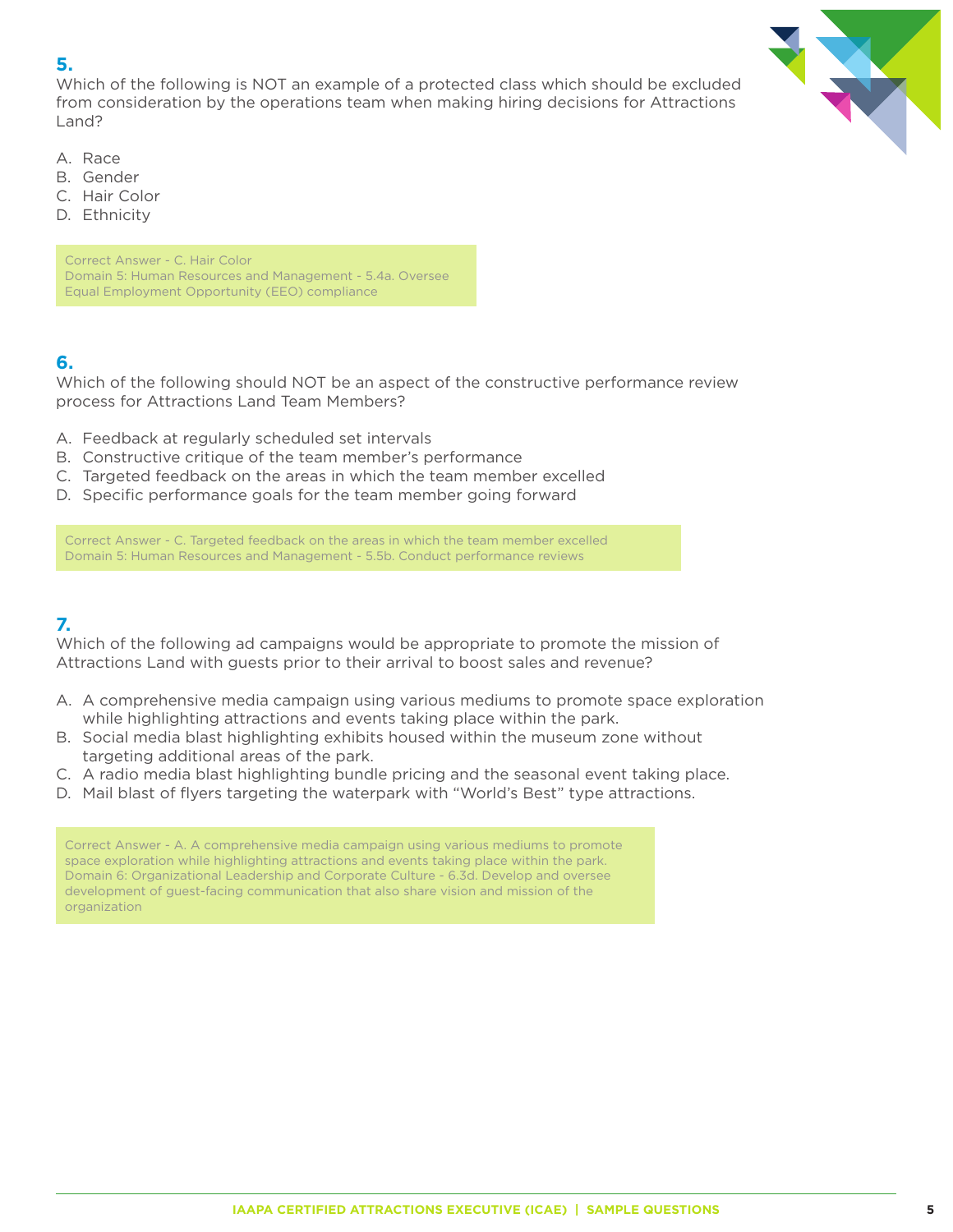Attractions Land includes an indoor waterpark along with a wide variety of entertainment around the park. The indoor waterpark is open year round and hosts events and functions regularly in off hours. What can you do to leverage your Entertainment Program to drive daytime traffic to the indoor waterpark?

- A. Have your Entertainment staff develop a new free program specifically for the indoor waterpark.
- B. Have your Entertainment staff develop new add-on ticketed programs specifically for the indoor waterpark.
- C. Relocate your most popular entertainment show to within the indoor waterpark.
- D. Have your existing entertainment promote the indoor waterpark after every show.

Correct Answer - A. Have your Entertainment staff develop a new free program specifically for the indoor waterpark. n/a - n/a

## **9.**

The small kids zone of Attractions Land requires a new outdoor venue live show. Given its physical location within the park, irrespective of guest profile, what format of show makes the most sense to add?

- A. A high energy sing along.
- B. A quiet puppet show.
- C. An educational animal show.
- D. A nighttime fireworks show.

Correct Answer - A. A high energy sing along. n/a - n/a

#### **10.**

You are looking to hire a new creative writer to develop a themed storyline based on your park wide theme. What information is critical to provide to the writer to make sure the story is aligned to the Attractions Land brand guidelines?

- A. Share the name, identity, and related imagery of all existing characters and their associated back stories.
- B. Share the corporate logo, artwork, and brand guidelines for the company.
- C. Allow the writer to write anything they want and let their creative juices flow.
- D. Provide the writer with all social media identities, marketing material, and past and present advertising/promotions material.

Correct Answer - A. Share the name, identity, and related imagery of all existing characters and their associated back stories. n/a - n/a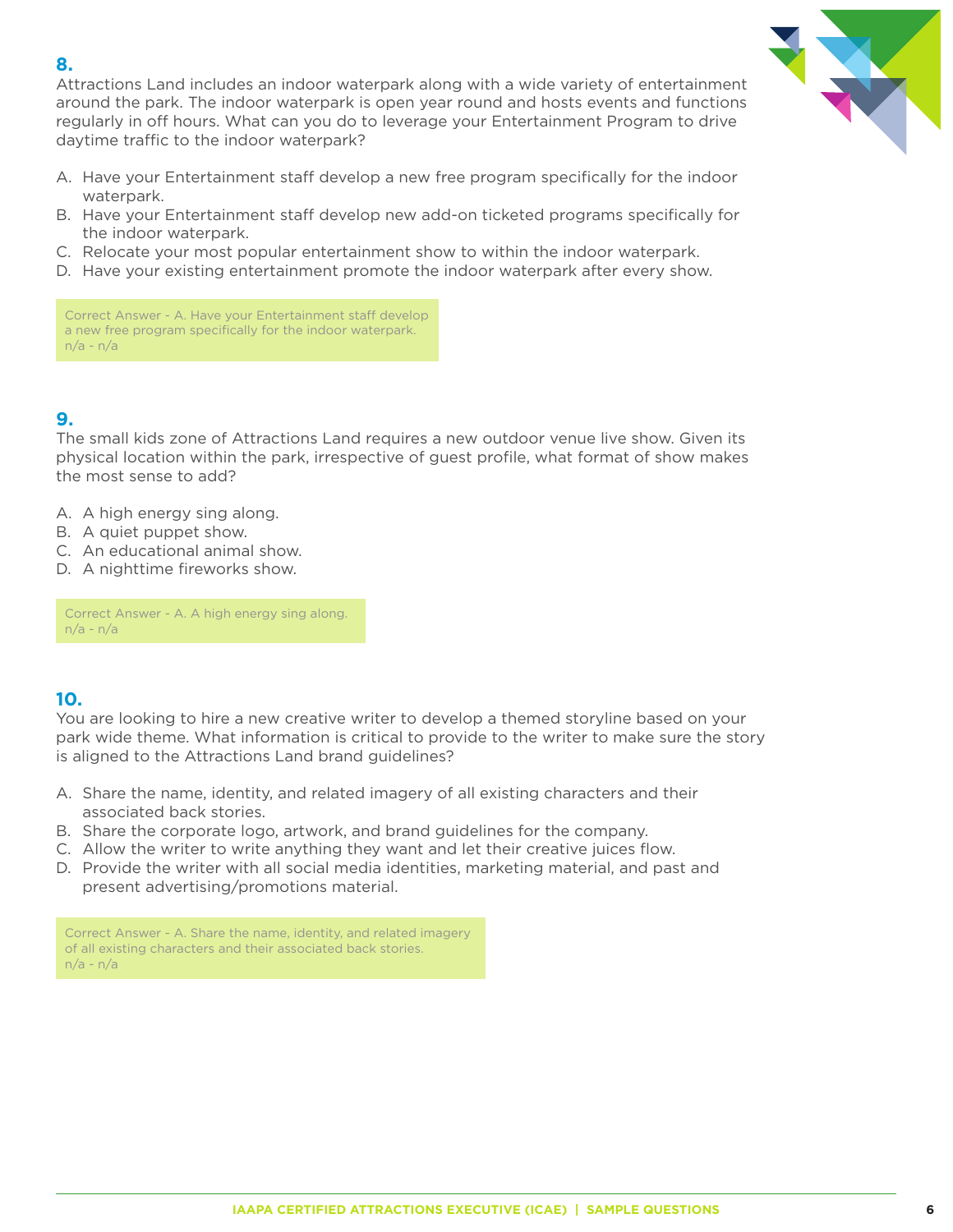The Attractions Land museum has become dated; the exhibits, while physically interactive have become stale and old. How can you leverage technology to ensure the museum continues to share and expand upon the corporate story of space exploration and create an immersive experience, while not replacing all of the physical exhibits?

- A. Have a Design Team develop custom interactive audio visual content that can be projected into the existing venue connecting all the existing exhibits into a single storyline with new experiences.
- B. Hire an AV company to provide you with a completely new lighting scheme for the space with multiple colours and intensities in all areas.
- C. Hire a technology consultant to add TVs/monitors to every available space, and share your existing content on all screens.
- D. Hire a graphic designer to design new printed graphics and posters for all of the existing exhibits, refreshing each one separately.

Correct Answer - A. Have a Design Team develop custom interactive audio visual content that can be projected into the existing venue connecting all the existing exhibits into a single storyline with new experiences. n/a - n/a

#### **12.**

As the CEO, you have a designated capital budget to improve upon the graphic design and theming for all areas of the park. However, according to guests and staff the park graphics in various areas have become stale. What approach can you use to encourage your designers to develop some new innovative and highly creative artwork?

- A. Have designers attend graphic design annual awards seminars for the best designs of the year with leading industry creatives.
- B. Have designers go online and google best graphic designers and designs for inspiration.
- C. Encourage designers to participate in local design forums for amusement parks in their region.
- D. Have your staff sign up for continuing education programs to improve their technical skills while at the same time updating the computers in the graphic design department.

Correct Answer - A. Have designers attend graphic design annual awards seminars for the best designs of the year with leading industry creatives. n/a - n/a